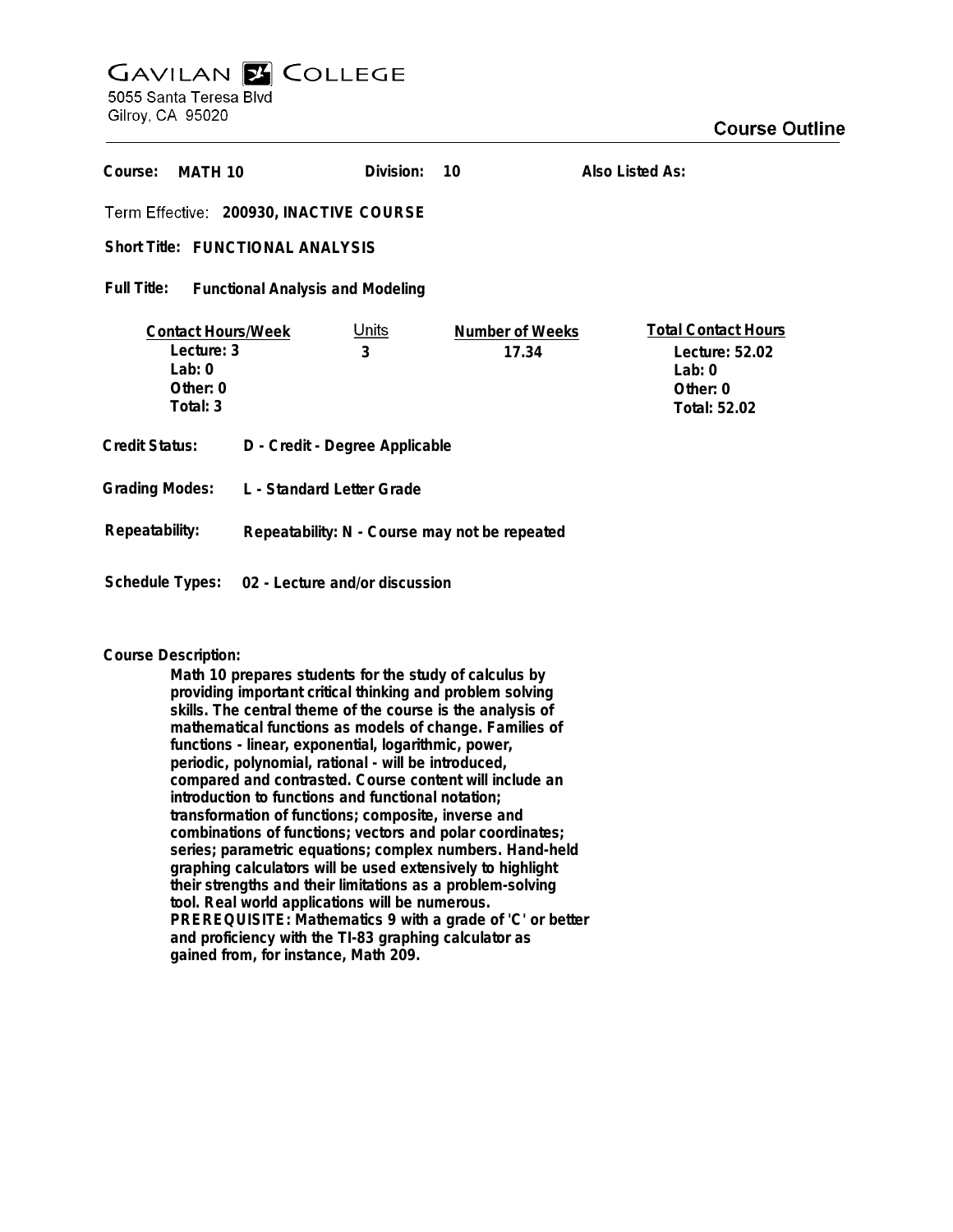**ARTICULATION and CERTIFICATE INFORMATION Associate Degree: GAV B4, effective 199870 CSU GE: CSU B4, effective 199870 IGETC: IGETC 2A, effective 199870 CSU TRANSFER: Transferable CSU, effective 199870 UC TRANSFER: Transferable UC, effective 199870**

**PREREQUISITES: Completion of MATH 9, as UG, with a grade of C or better. OR Completion of MATH 209, as UG, with a grade of C or better. OR Score of 40 on Intermediate Algebra OR Score of 13 on Pre-Calculus**

**COREQUISITES:**

**STUDENT LEARNING OUTCOMES:**

**1. Goals expected of the student at the end of the course are mastery of the student performance objectives listed in the chronological description of content.**

**2. The primary objective of this course is to elevate the intellectual sophistication of the students and provide them with the critical thinking skills and deeper understanding of functions that is required for the mastery of calculus.**

**TOPICS AND SCOPE:**

**Inactive Course: 12/08/2008 WEEK HOURS CONTENT:**

**1 4 Introduction to and definition of mathematical**

**functions and functional notation.**

**Reading from textbook. Homework problems from text and instructor.**

**Students will gain an appreciation of functions, functional notation and domain and range.**

**2 4 Rates of Change. Introduction to linear functions. Reading from textbook. Homework problems from text and instructor. Assignment of group project #1. Students will analyze the nature of rates of change, a central idea from calculus. Students will compare and contrast the equations of many different lines (linear functions) and analyze their first important "family" of functions.**

**3 4 Continued analysis of linear functions. Reading from textbook. Homework problems from text and instructor. Students will compare and contrast the equations of many different lines (linear functions) and analyze their first important "family" of functions.**

**4 4 Introduction to and definition of the family of**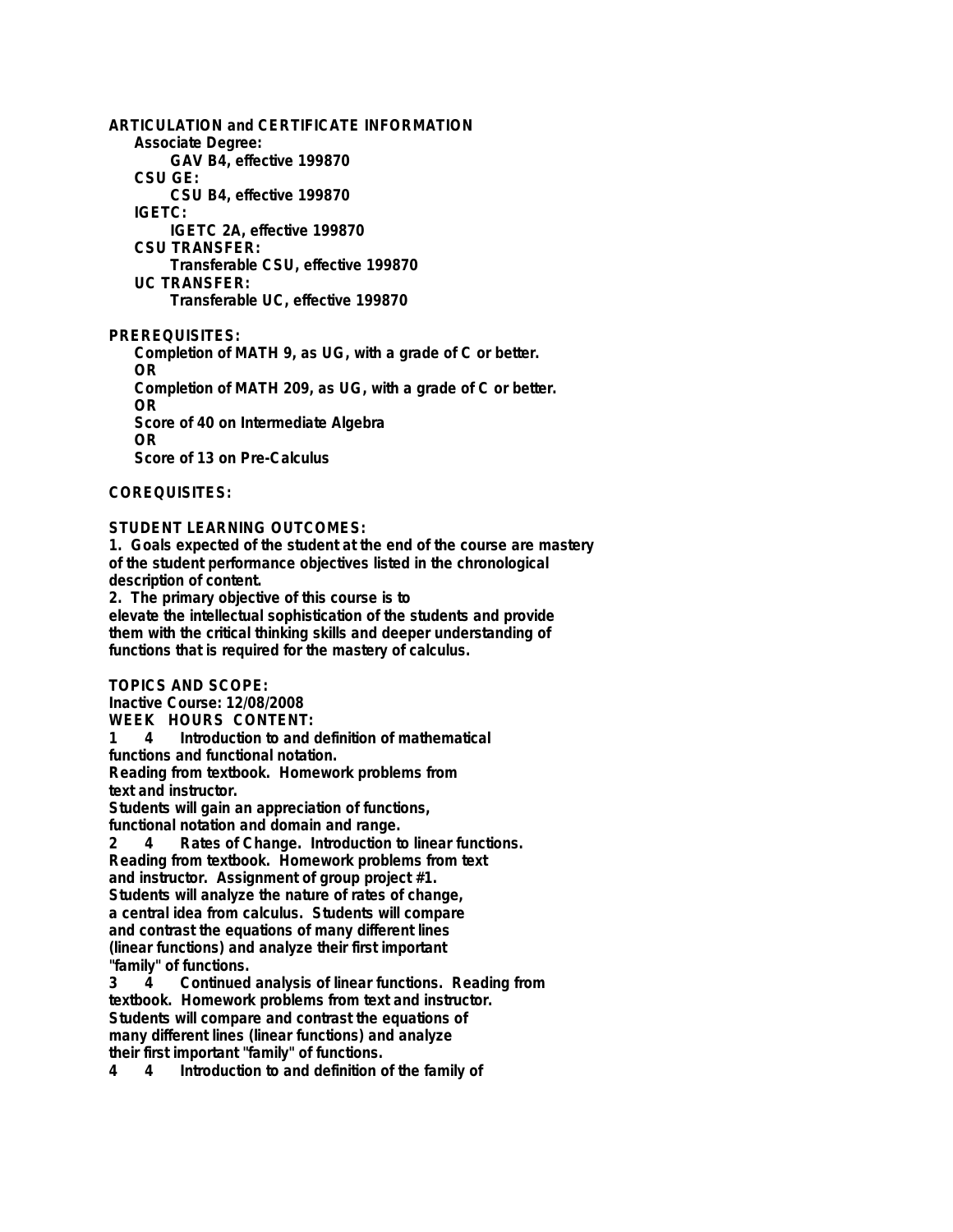**exponential and logarithmic functions. Reading from textbook. Homework problems from text and instructor. Assignment of group #2. Students will compare and contrast linear functions, exponential and logarithmic functions. Students will analyze their second important "family" of functions.**

**5 4 Applications of the logarithmic function, introduction to the natural log function, fitting curves to data. Reading from textbook. Homework problems from text and instructor.**

**Students will analyze exponential and logarithmic functions and their applications. Students will discuss the relationship between the exponential and logarithmic functions.**

**6 4 Exponential and logarithmic functions, continued. Reading from textbook. Homework problems from text and instructor. Assignment of group project #3. See week 4 and 5 objectives.**

**7 4 Transformations of functions. Reading from textbook. Homework problems from text and instructor.**

**Students will analyze how and why varying the parameters of a function affect the graph of that function.**

**8 4 Introduction to trigonometric functions. Reading from textbook. Homework problems from text and instructor. Assignment of group project #4. Students will compare and contrast the family of periodic functions with those analyzed previously. Students will discuss the use of angular variables and the general nature of periodic functions. Students will discuss, compare and contrast trigonometric functions and their inverses. Students will discuss and develop models of periodic phenomena. Students will use trigonometric functions to solve general triangles.**

**9 4 Trigonometric functions, continued. Reading from textbook. Homework problems from text and instructor. See week 8 objectives.**

**10 4 Trigonometric functions, continued. Reading from textbook. Homework problems from text and instructor. Assignment of group project #5. See week 8 objectives.**

**11 4 Introduction to and definition of composite functions, general inverse functions and combinations of functions.**

**Reading from textbook. Homework problems from text and instructor.**

**Students will analyze and discuss the composition of function from the families of functions already studied. Students will compare and contrast a function and its inverse graphically. Students will find inverses of functions both graphically and algebraically. Students will discuss and analyze combinations of functions.**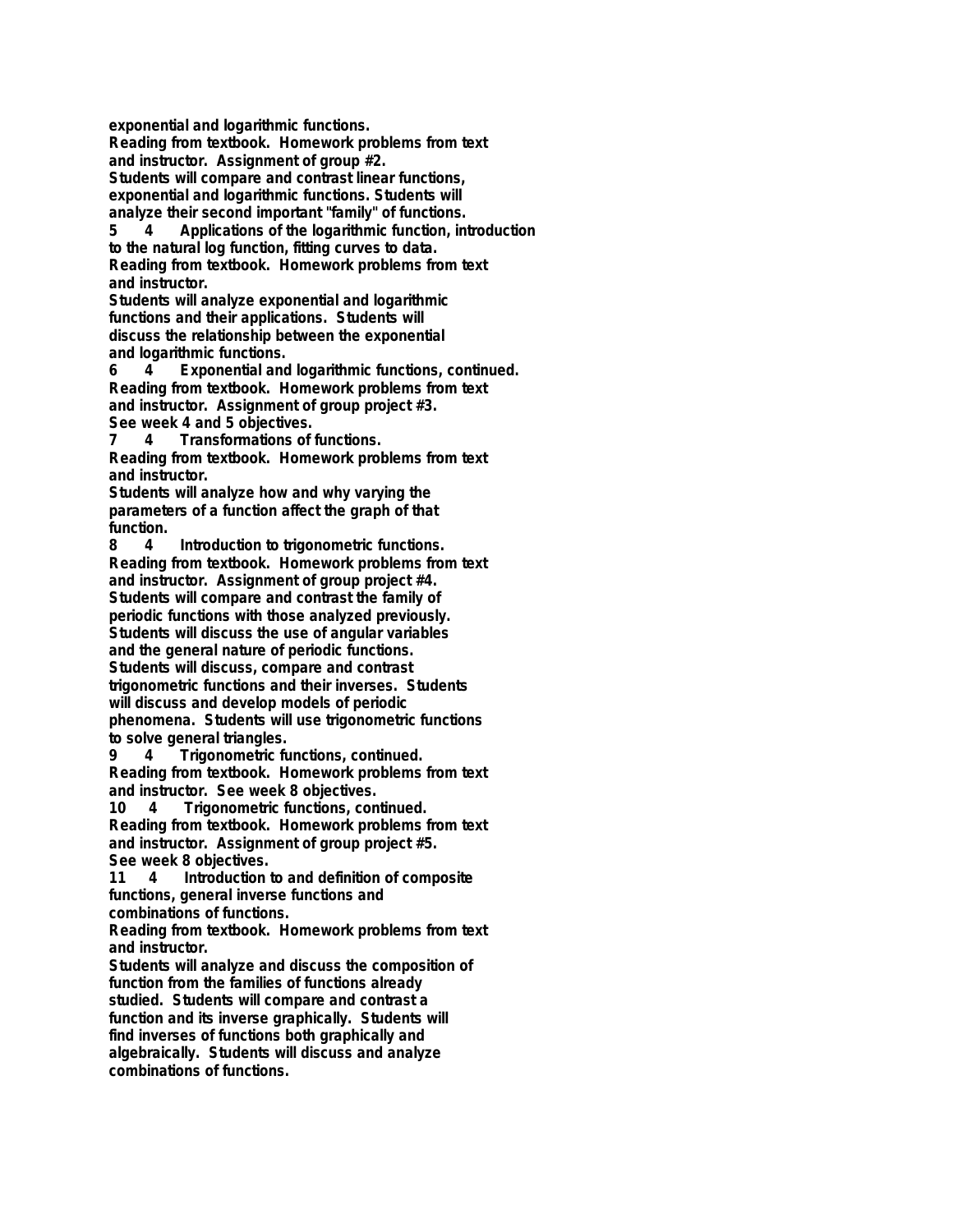**12 4 Composite, inverse and combinations of functions, contined.**

**Reading from textbook. Homework problems from text and instructor.**

**Assignment of group project #6.**

**See week 11 objectives.**

**13 4 Introduction to and definition of polynomial and rational functions.**

**Reading from textbook. Homework problems from text and instructor.**

**Students will compare and contrast the family of power functions with those studied previously. Students will develop polynomial functions as the sum of power functions. Students will analyze rational functions as the ratio of polynomial functions. Students will analyze the behavior of polynomial and rational functions near zeros and asymptotes.**

**14 4 Polynomial and rational functions, continued. Reading from textbook. Homework problems from text and instructor. Assignment of group project #7. See week 13 objectives.**

**15 4 Introduction to vectors and polar coordinates. Reading from textbook. Homework problems from text and instructor.**

**Students will apply the principles of trigonometry to describe quantities with both magnitude and direction. Students will analyze a new way to describe points in the plane and compare and contrast polar coordinates with rectangular coordinates.**

**16 4 Introduction to and definition of sequences and series. Introduction to and definition of parametric equations and implicitly defined curves.**

**Reading from textbook. Homework problems from text and instructor. Assignment of group project #8. Students will compare and contrast arithmetic and geometric sequences and series. Students will analyze functions and their graphs using an independent parameter.**

**17 4 Introduction to and definition of the complex plane and hyperbolic functions.**

**Reading from textbook. Homework problems from text and instructor.**

**Students will compare and contrast the complex plane with the real plane and analyze the appearance of solutions in each. Students will analyze the hyperbolic sine and cosine functions and compare and contrast them with the sine, cosine, and exponential functions.**

**Final Exam. Included in content section.**

**METHODS OF INSTRUCTION:**

**Method of Instructon will include lecture/discussion/chalkboard work by**